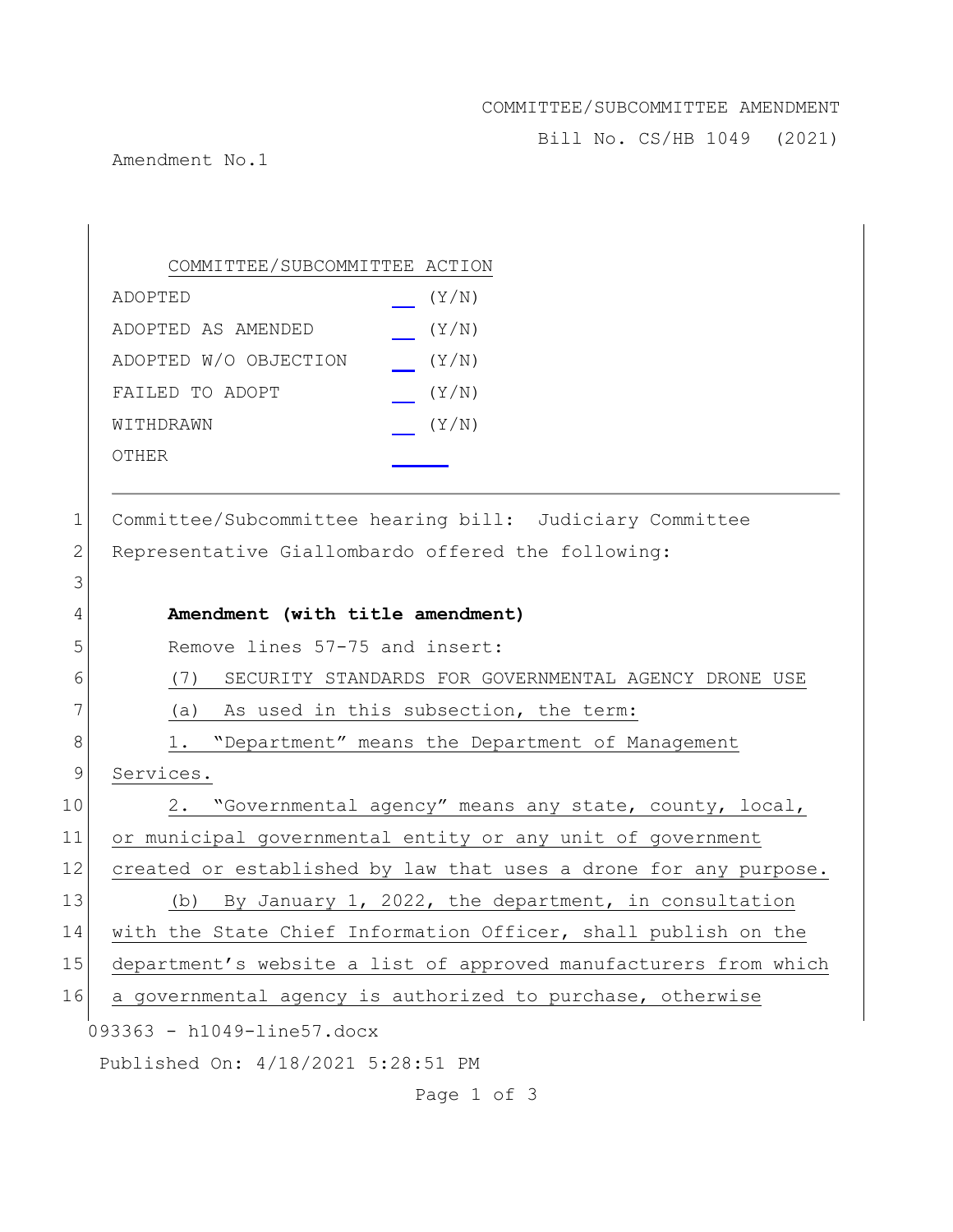## COMMITTEE/SUBCOMMITTEE AMENDMENT

Bill No. CS/HB 1049 (2021)

Amendment No.1

 acquire, or use a drone, as provided under this section. An approved manufacturer must provide appropriate safeguards to 19 protect the confidentiality, integrity, and availability of data collected, transmitted, and stored by a drone. The department may consult federal agencies and any relevant federal guidance in developing the list of approved manufacturers required under 23 this paragraph. (c) Beginning on the date the department publishes the 25 list of approved drone manufacturers under paragraph  $(b)$ , a 26 governmental agency may only purchase or otherwise acquire a 27 drone from an approved manufacturer. 28 (d) By July 1, 2022, a governmental agency that uses any drone not produced by an approved manufacturer shall submit to the department a comprehensive plan for discontinuing the use of such a drone. The department shall adopt rules identifying the requirements of the comprehensive plan required under this paragraph. (e) By January 1, 2023, all governmental agencies must discontinue the use of a drone not produced by an approved manufacturer. The department shall establish by rule, consistent with any federal guidance on drone security, minimum security requirements for governmental agency drone use to protect the confidentiality, integrity, and availability of data collected, 40 | transmitted, or stored by a drone. The department may consult

093363 - h1049-line57.docx

Published On: 4/18/2021 5:28:51 PM

Page 2 of 3